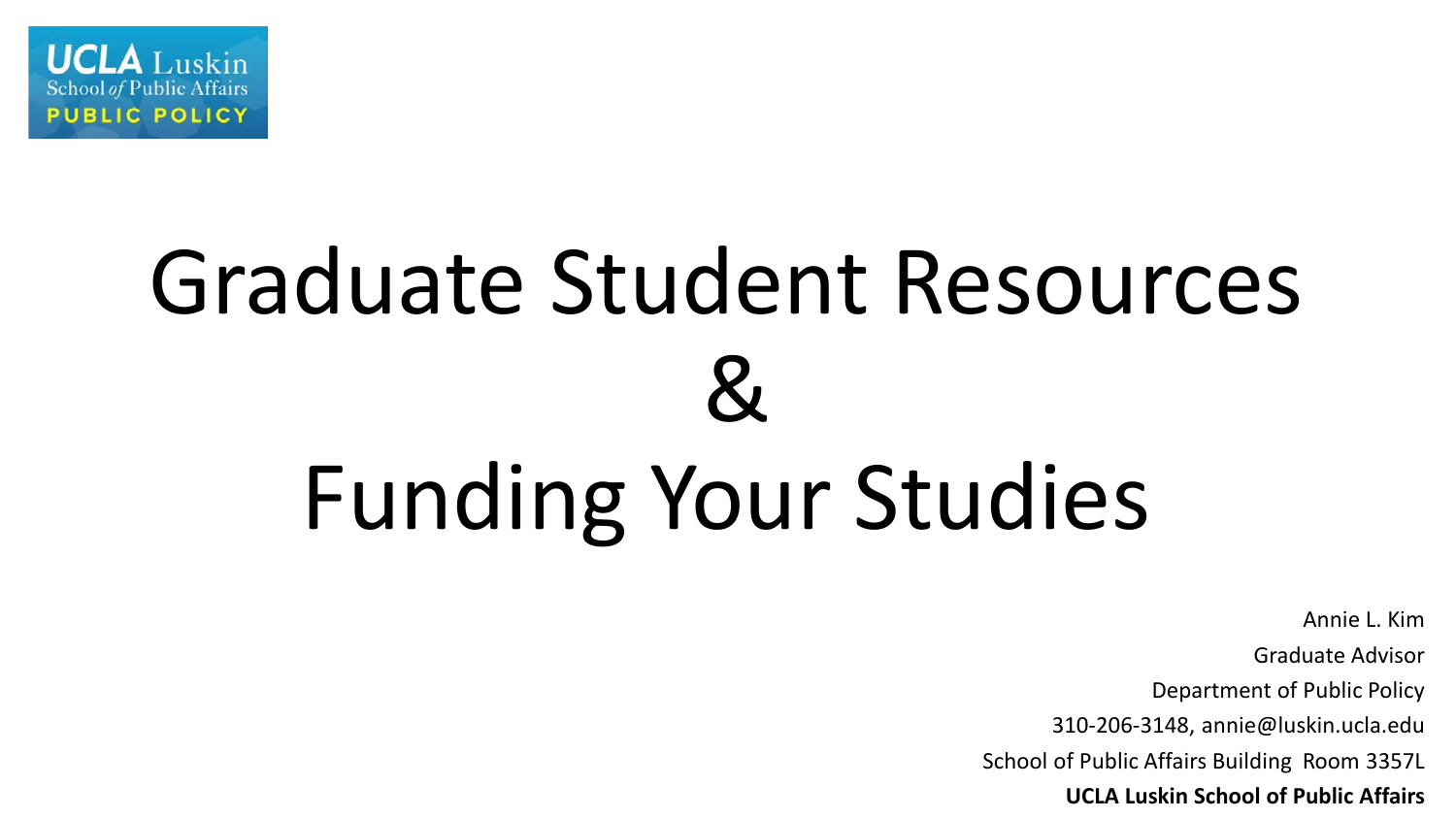# **Funding Your Studies**



- A number of resources are available to UCLA Luskin students to fund their studies, including fellowships that can provide multiple years of funding to students who know to apply for them. The basis for eligibility can vary: they can be broad in availability and awarded based on academic merit, or selective and available only to students meeting precise conditions. Many may only be available to students in their first or second year. It is imperative that students inform themselves and begin the application process early.
- The following resources are available for all students as they begin their search:

### [Graduate & Postdoctoral Educational Support \(GRAPES\) Database](https://grad.ucla.edu/funding/#/)

Search for awards from among 625 scholarships, grants, fellowships, and postdoctoral awards. Free-to-search for applicants to any graduate program, to graduate students working on a master's thesis or doctoral dissertation, and to postdoc scholars.

### [Extramural Fellowship Directories](https://grad.ucla.edu/funding/financial-aid/funding-for-entering-students/extramural-fellowship-directories/)

To be considered for an extramural fellowship, you usually apply directly to a foundation, organization or other granting agency. Be sure to check the application instructions on the agency's website. The Graduate Division's Fellowships & Financial Services Office maintains a database of extramural funding opportunities, a graduate fellowships LIST and a small library of fellowship directories.

### • **Departmental funding for 2nd/ last year of MPP program**

The Department of Public Policy itself awards several fellowships based on merit and policy focus. Like many others fellowships, some have specific qualifications, while others are awarded based on overall academic performance, professional experience, and future potential in public policy.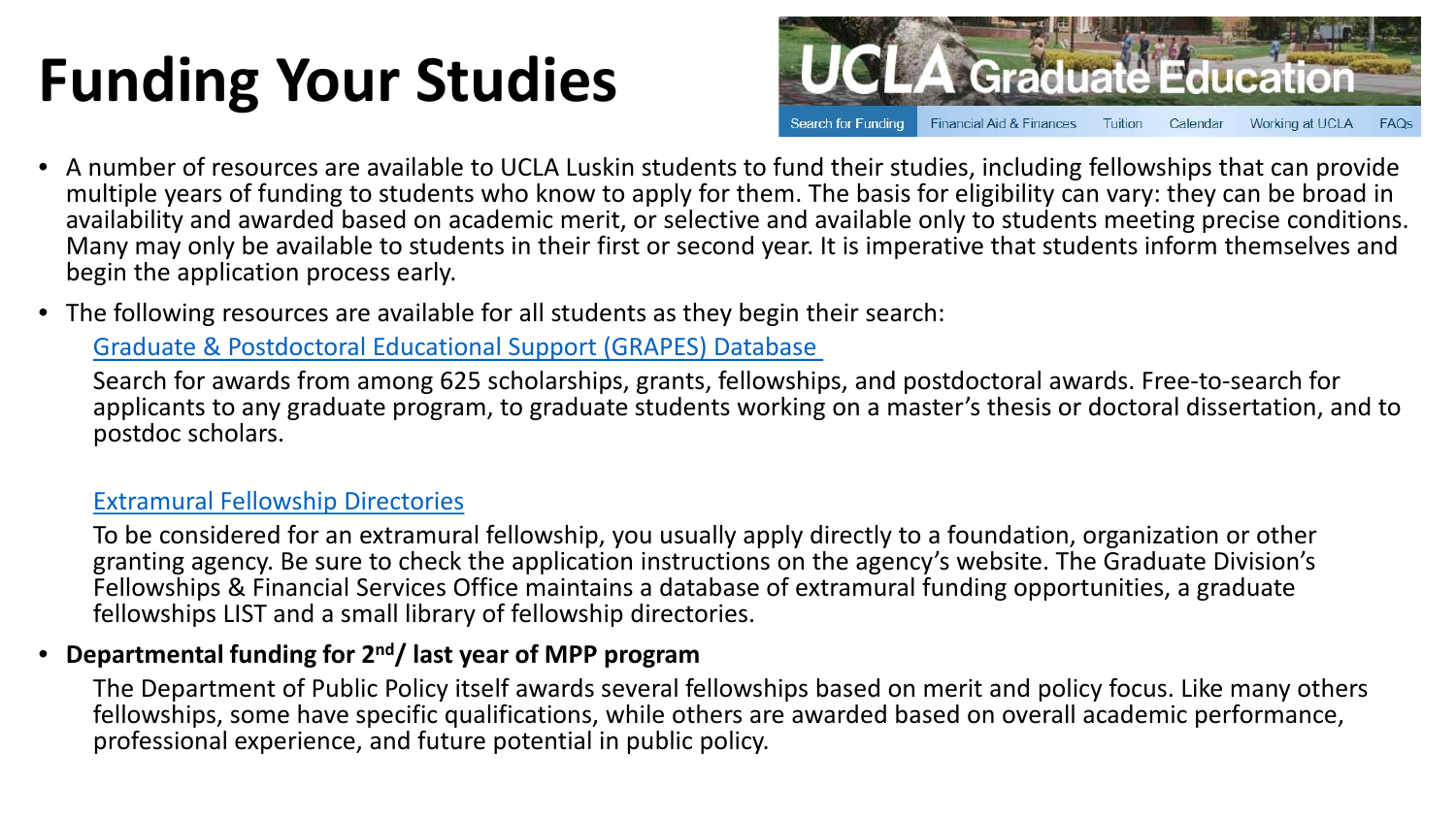# **Fellowships for International Students**

#### **UCLA** GRADUATE DIVISION

### **Fellowships for International Students**

- External fellowship opportunities for international students
- Students will need to apply with organization directly

#### **Funding Opportunities Available to International Students**

#### **Grants, Scholarships and Fellowships**

Africa-American Institute http://www.aaionline.org/programs/africanhigher-education-and-training-ahet/internationalfellowships-program-ifp/

American Association of Petroleum Geologists (Grants-In-Aid) - Multiple Opportunities http://foundation.aapg.org/gia/index.cfm

American Association of University Women http://www.aauw.org/learn/fellowships grants/

American-Scandinavian Foundation http://www.amscan.org/

CONACYT - The Mexican Council on Science and Technology http://www.conacyt.gob.mx/en/Pages/scholarshi ps.aspx

East-West Center www.eastwestcenter.org/scholarships-fellowships

ETS Fellowship and Internship Programs http://www.ets.org/research/fellowships

Ford International Fellowship http://www.fordifp.net/

Georges Lurcy Charitable and Educational Trust http://www.lurcy.org/bourses.html

Rotary International (Many different types of fellowships; some may require application through home country) http://www.rotary.org/EN/SERVICEANDFEL LOWSHIP/Pages/ridefault.aspx

Smithsonian Institution www.si.edu Fellowship Opportunities: http://www.si.edu/ofg/fellowopp.htm

Social Science Research Council - International Dissertation Field Research Fellowships www.ssrc.org/programs/idrf

UC MexUS (University of California, Riverside open to students at all UC campuses) http://www.ucmexus.ucr.edu/

Wildlife Conservation Society Research Fellowship Program http://programs.wcs.org/Home/tabid/937/langu age/en-US/Default.aspx

#### Governmental and Non-Profit Organizations

British Council-USA (Funding for Non-US Citizens to Study in the UK) http://www.britishcouncil.org/learning-fundingyour-studies.htm

Fulbright Program for Foreign Students/Institute of International Education http://foreign.fulbrightonline.org/ http://www.fundingusstudy.org/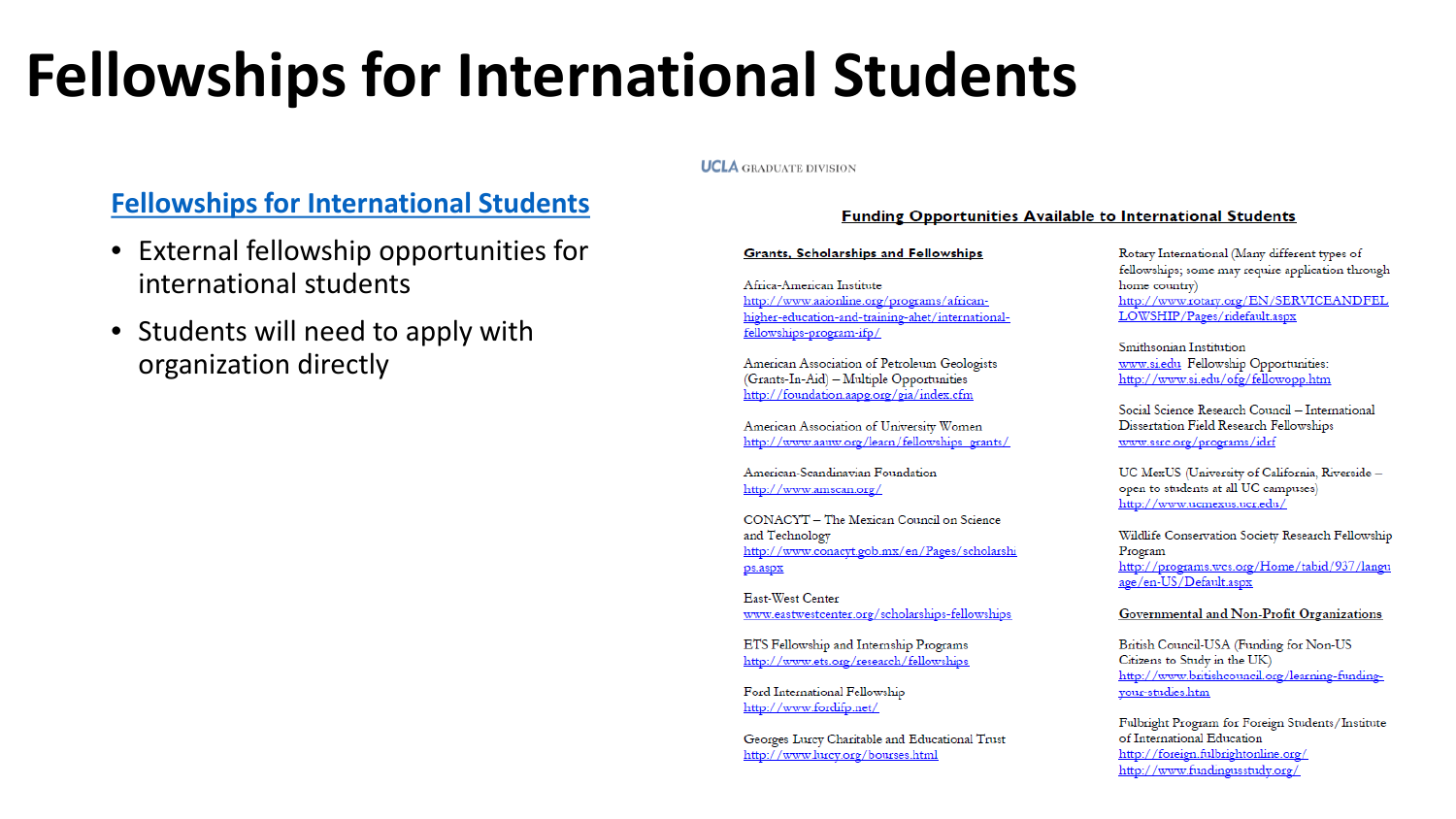# **Financial Aid – need based**

- <http://www.financialaid.ucla.edu/Graduate/Overview>
- Loans Unsubsidized / Direct Plus Loans
- Work-study/Graduate Work Study
- PDST FA (Professional Degree Supplemental Tuition) Grant -Students who qualified notified

For the MPP program, the PDST is currently \$9,768.00(Resident), \$10,419.00(Non-resident) as indicated on the Registrar's fee schedule. When creating this professional degree supplemental tuition, the UC Regents also prescribed its use, designating one-third of the PDST to be used for need-based financial aid grants.

### Federal Direct Unsubsidized Loans

Direct Unsubsidized Loans are federally guaranteed loans that all students, regardless or need, are eligible to receive. Interest begins accruing after the first initial disbursement. Students are not required to start making payments on this loan until six (6) months after they graduate or drop below half time.

The Financial Aid award is determined by the amount of unmet need as assessed by the FAFSA and the UCLA Financial Aid office.

#### **Federal Direct PLUS Loans**

The Direct PLUS Loan is a loan option for Graduate/Professional students to help pay for their educational costs. Students can borrow up to the cost of attendance minus any other financial aid that the student is receiving. Interest begins accruing upon first disbursements. Students are not required to start making payments on this loan until sixty (60) days after the loan is fully disbursed. Students may also defer payment if the student is enrolled at least half-time, or during the six (6) month period after graduation, or after the student drops below half-time enrollment.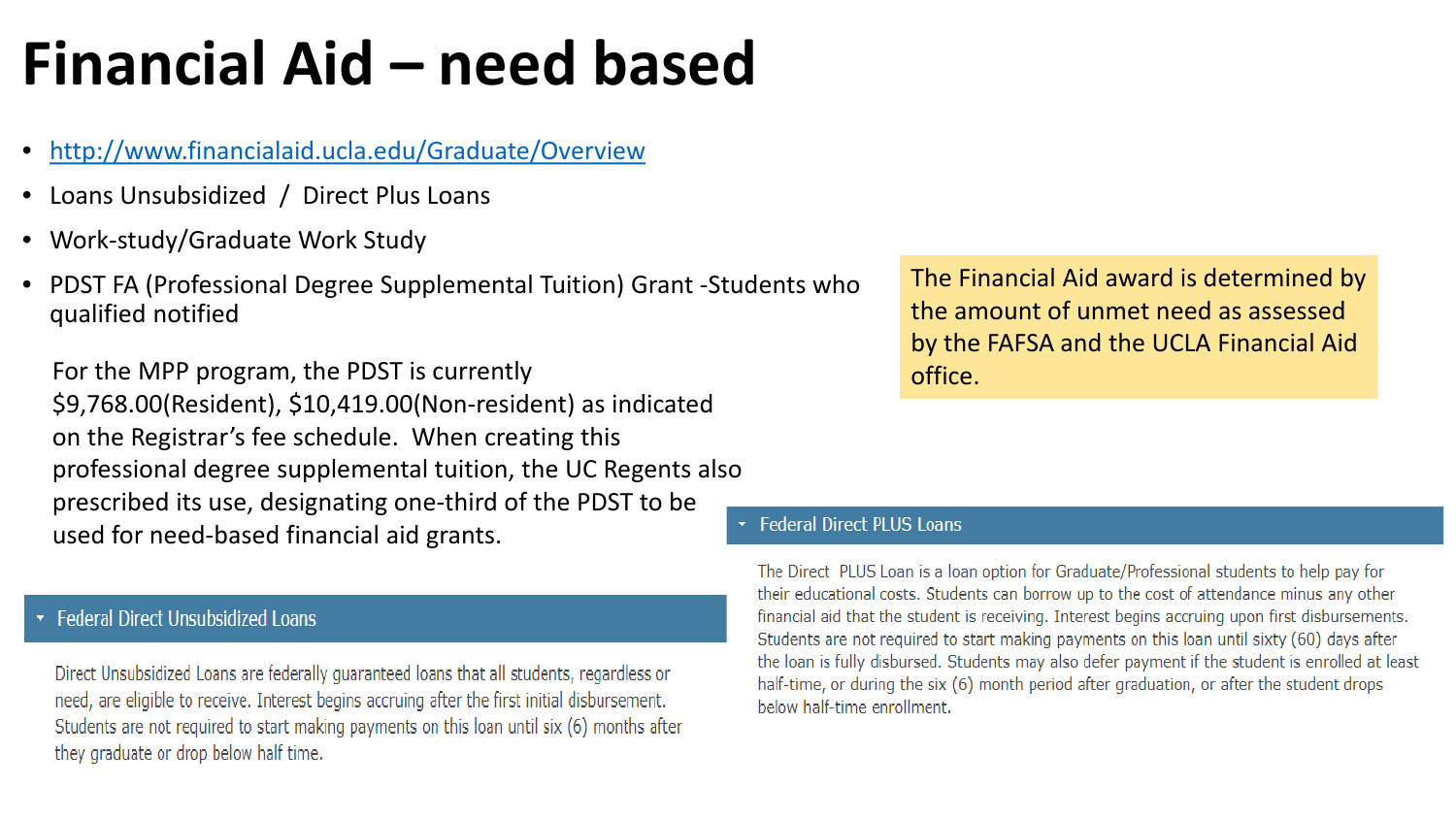# **UCLA Financial Aid and Scholarships**

- Counselor
- Message



### **Financial Aid and Scholarships Staff Information**

The Financial Aid and Scholarships staff is available at the Financial Aid and Scholarships Office located in Murphy Hall A129J. Counselors may also be reached by phone at:

(310) 206-0400

Alternatively through our Messaging Center

With MyUCLA Login

Without MyUCLA Login



| Counseling            |           |  |
|-----------------------|-----------|--|
| Service Counter<br>K. |           |  |
| ▶ Scholarships        |           |  |
|                       |           |  |
|                       | Counselor |  |
|                       | by Alpha  |  |
|                       |           |  |

<https://www.financialaid.ucla.edu/Contact-Us/Our-Staff>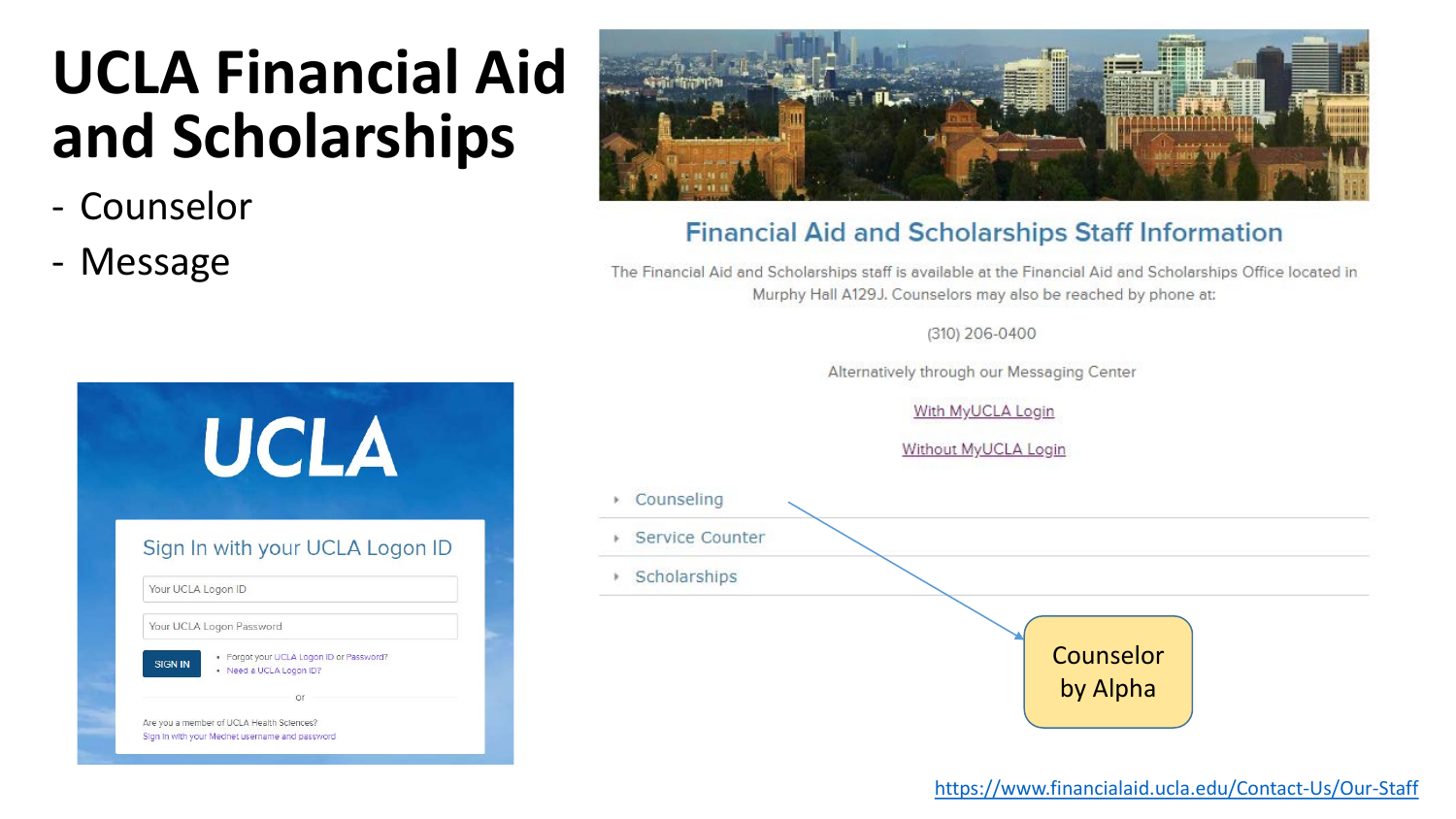# **Residency & Nonresident Supplemental Tuition (NRST)**

- California students do not pay Nonresident Supplemental Tuition (NRST); only fees
- Nonresident students (out-of-state and international students) pay fees and non-resident tuition(NRST). These are flat fees and not based on number or units, although a minimum of 12 units is required to maintain full-time graduate student status.
- [https://www.registrar.ucla.edu/Fees-Residence/Residence-](https://www.financialaid.ucla.edu/Contact-Us/Our-Staff)Requirements/Classification-as-a-Resident

Home / Fees & Residence / Residence Requirements / Classification as a Resident

### **CLASSIFICATION AS A RESIDENT**

Continuing nonresident students who feel they meet UC requirements may petition to be classified as a resident for tuition purposes.

Continuing nonresident UCLA students seeking resident status, who feel they have met all UC residence requirements, may petition for a change of status for tuition purposes by filing a Petition for Residence Classification. A student who is in California solely for educational purposes is not eligible for California residence for tuition purposes.

**Download Residence Petition**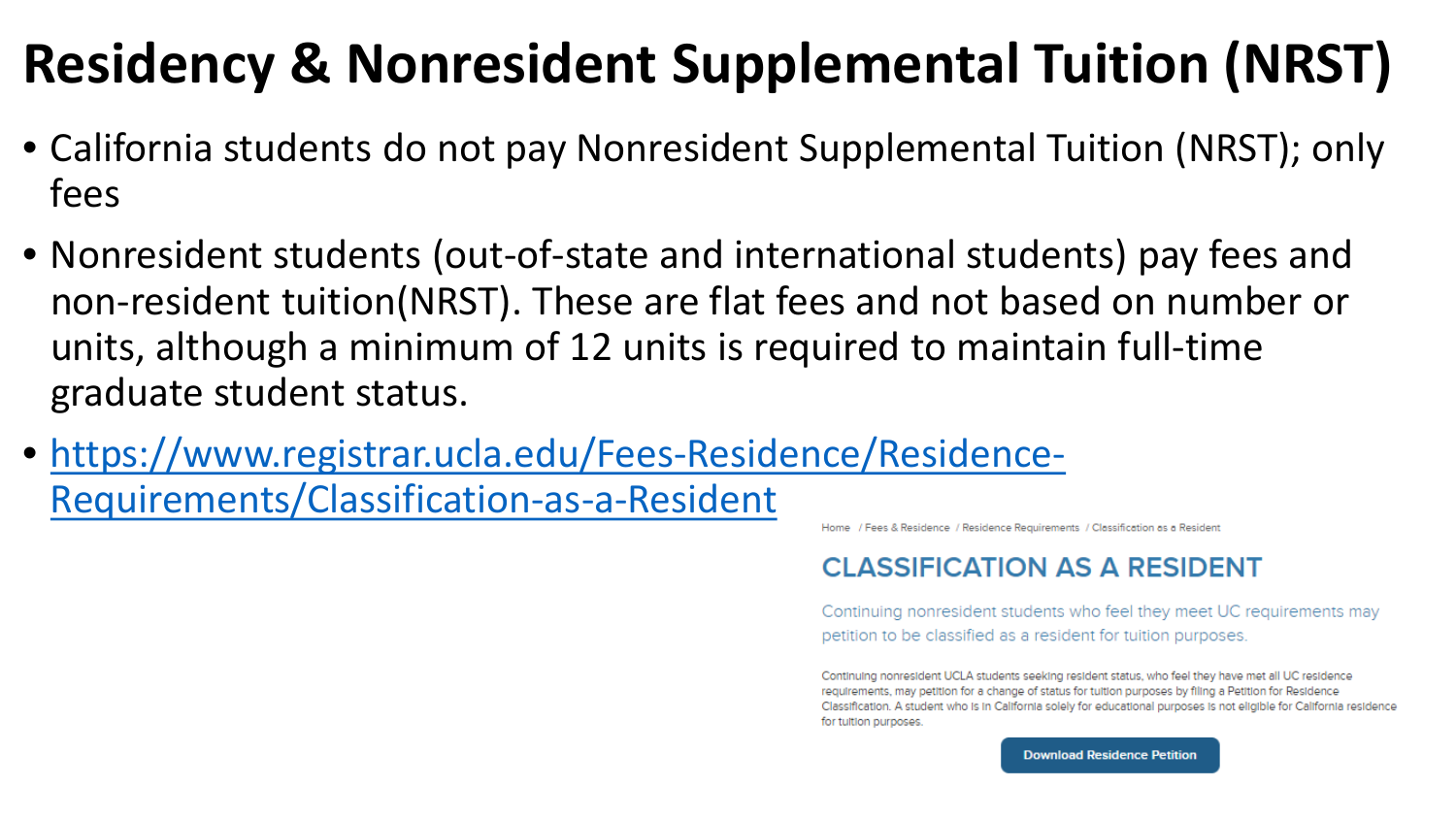# **Working at UCLA**

- **UCLA Peer Mentorship for Graduate Extramural Fellowships-** The Peer Mentorship for Graduate Extramural Fellowships is an opportunity for graduate students to develop and enhance their fluency and familiarity with extramural graduate fellowships and their value. The graduate mentors, along with experts from UCLA's Graduate Division and Graduate Writing Center, help other students strengthen their applications and sharpen their grantsmanship. While serving as a valuable resource to the campus community, peer advisors also benefit by developing their mentoring and communication skills.
- **Teaching Assistantships (TAs / TA'ships)-** A Teaching Assistantship (TA) is a meaningful way for graduate students to obtain teaching experience. Teaching assistants are selected on the basis of scholarship and promise as teachers. Duties may include teaching, holding office hours, preparing course materials and grading under the tutelage and supervision of regular faculty members who are responsible for curriculum and instruction in the University.
- **Research Assistants (RAs)-** Research assistants are appointed to the title Graduate Student Researcher (GSR) and are selected on the basis of scholastic achievement and promise as creative scholars. GSRs assist faculty with scholarly research under the direction and supervision of a faculty member.
- **Readers & Special Readers-** Readers/Special Readers assist faculty members with the reading and grading of students' papers and exams, under the guidance and direction of faculty members. Readers must have taken and received at least a B in the course for which they are hired while Special Readers must have taken and received at least a B+ in the course for which they are reading. Readers are appointed for undergraduate numbered courses (1-199) while Special Readers are hired for upper division undergraduate or graduate level courses (100 and above).
- **Tutors-** The primary duty of a Tutor is individual or small group review instruction related to, but not required in, specific courses. The duty is performed under the supervision of faculty "instructors of record" or designated staff members who are vested with the sole and final responsibility for course content, work assignments, performance evaluations and grading in the assigned course and its related tutoring.
- <https://grad.ucla.edu/funding/working-at-ucla/>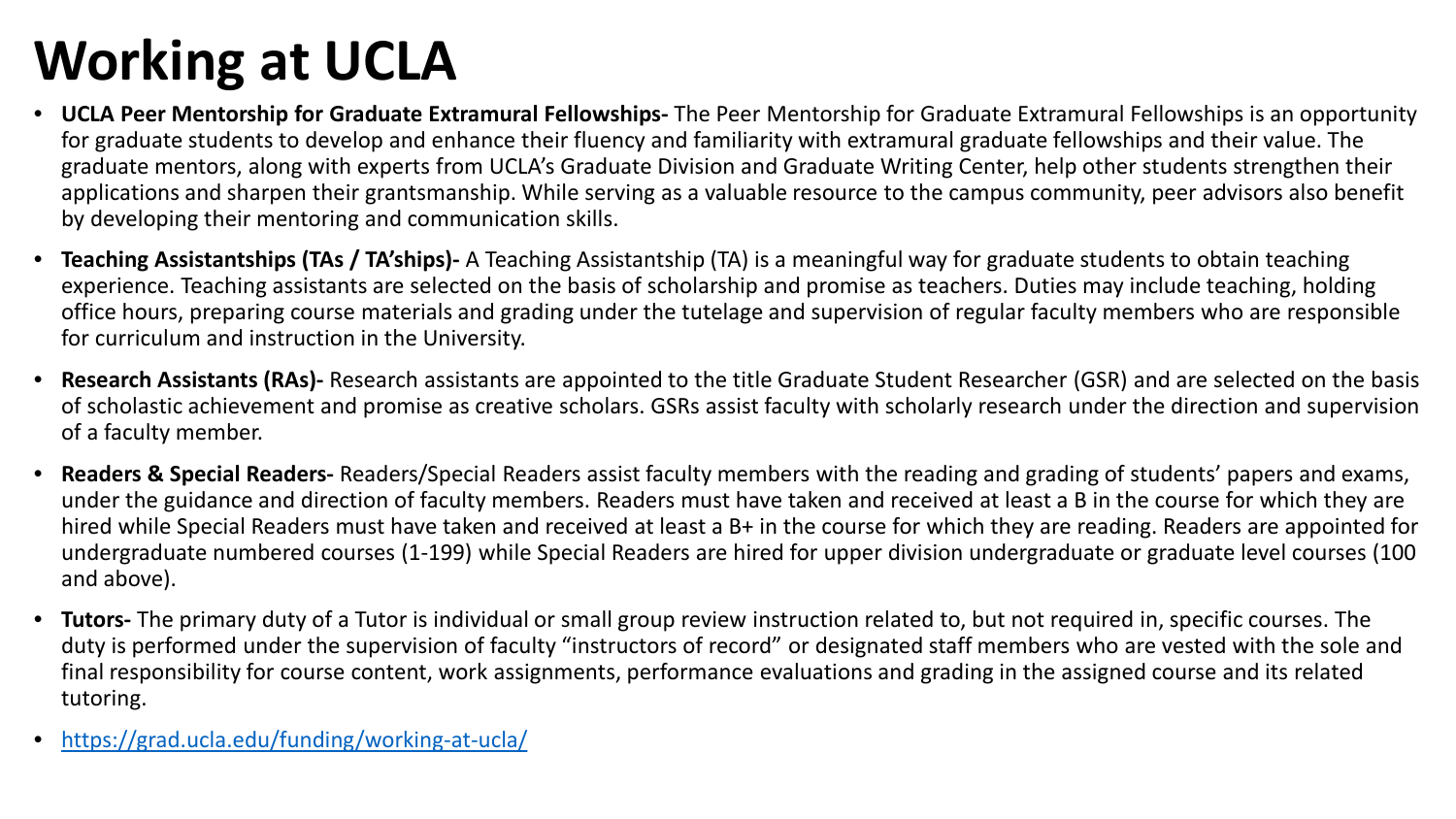# **Academic Apprentice**

General requirements (vary by dept. or course)

- Be enrolled in a minimum of 12.0 units
- Have a minimum 3.0 GPA
- Have no incomplete grades
- Expertise/knowledge
- Those first language is not English and who do not hold a bachelor's degree from an institution in the U.S., must pass a campus administered Test of Oral Proficiency (TOP) in order to be eligible for a teaching assistantship. For additional information, as well as on-line exam registration, go to [https://www.teaching.ucla.edu/top o](https://www.teaching.ucla.edu/top)r e-mail top@oid.ucla.edu

| $TA =$  | <b>Teaching Assistant</b>          |
|---------|------------------------------------|
| $GSR =$ | <b>Graduate Student Researcher</b> |
| $RT =$  | Tutor                              |

For information about Academic Apprentice Personnel positions, salary scales, etc. please consult the Academic Apprentice Personnel [Manual and salary links on the Graduate Division web site: https://grad.ucla.edu/funding/working-at-ucla/academic-apprentice-personnel](https://grad.ucla.edu/funding/working-at-ucla/academic-apprentice-personnel-manual/)manual/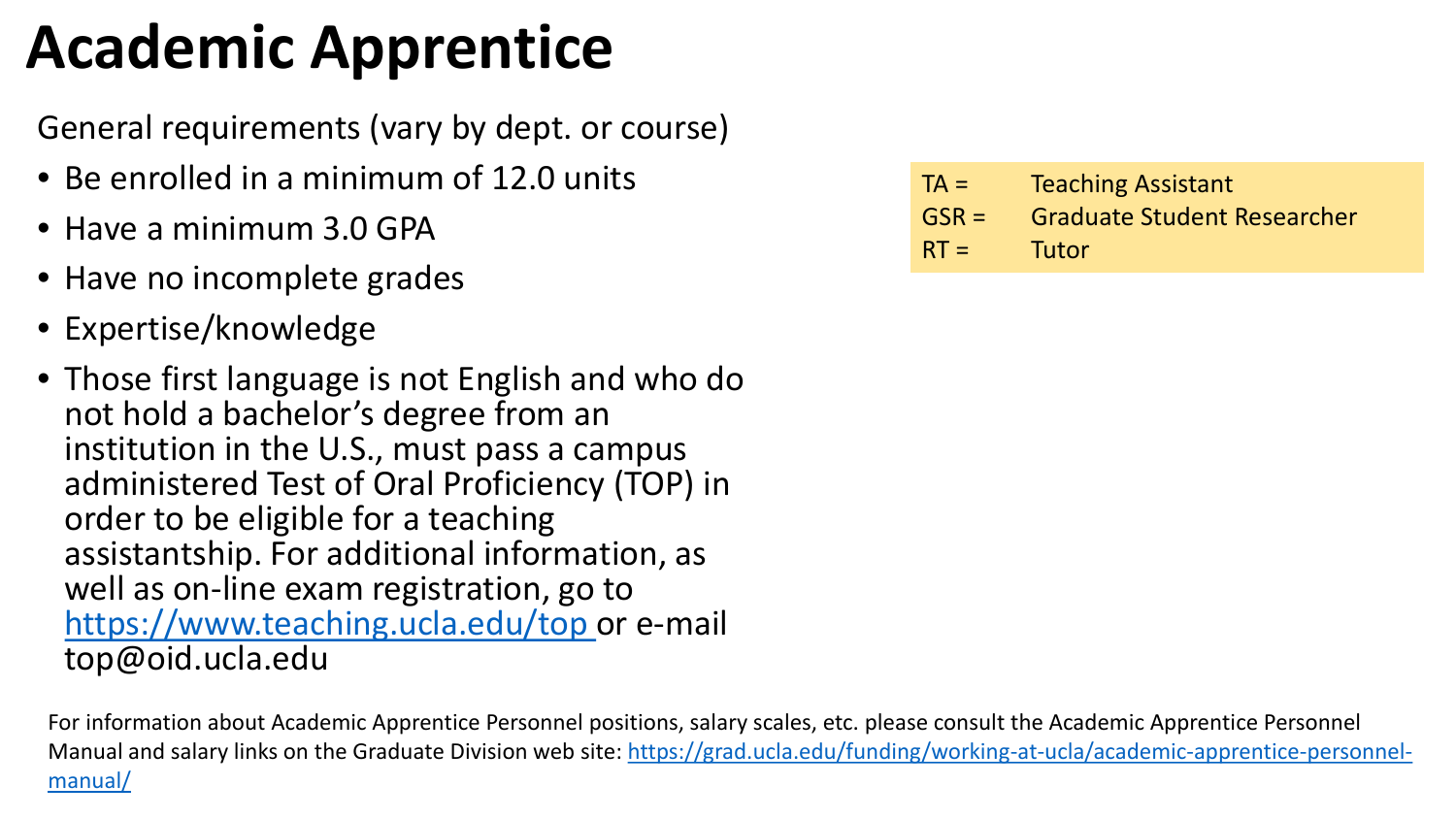### **TA Marketplace (Teaching Assistantship Positions Group)**

- **TA Marketplace-** Graduate students interested in searching for Teaching Assistantship (TA) vacancies outside of their home academic department are encouraged to subscribe to the group using the button below. UCLA Graduate Division has created this web group to aid graduate students in finding TA opportunities. Departments that need to fill TA vacancies will post job announcements along with required qualifications and application instructions to the group.
- [For more information, visit https://grad.ucla.edu/funding/working-at-ucla/teaching](https://grad.ucla.edu/funding/working-at-ucla/teaching-assistantship-positions/)assistantship-positions/
- Visit the website and join the mailing list

### **Eligibility**

You must be a registered and enrolled UCLA graduate student. Newly admitted students need to wait until their admit term to sign-up.

**Subscribe to TA Positions Group** 

Department staff: Please visit our Go. Grad website for departmental access to post announcements.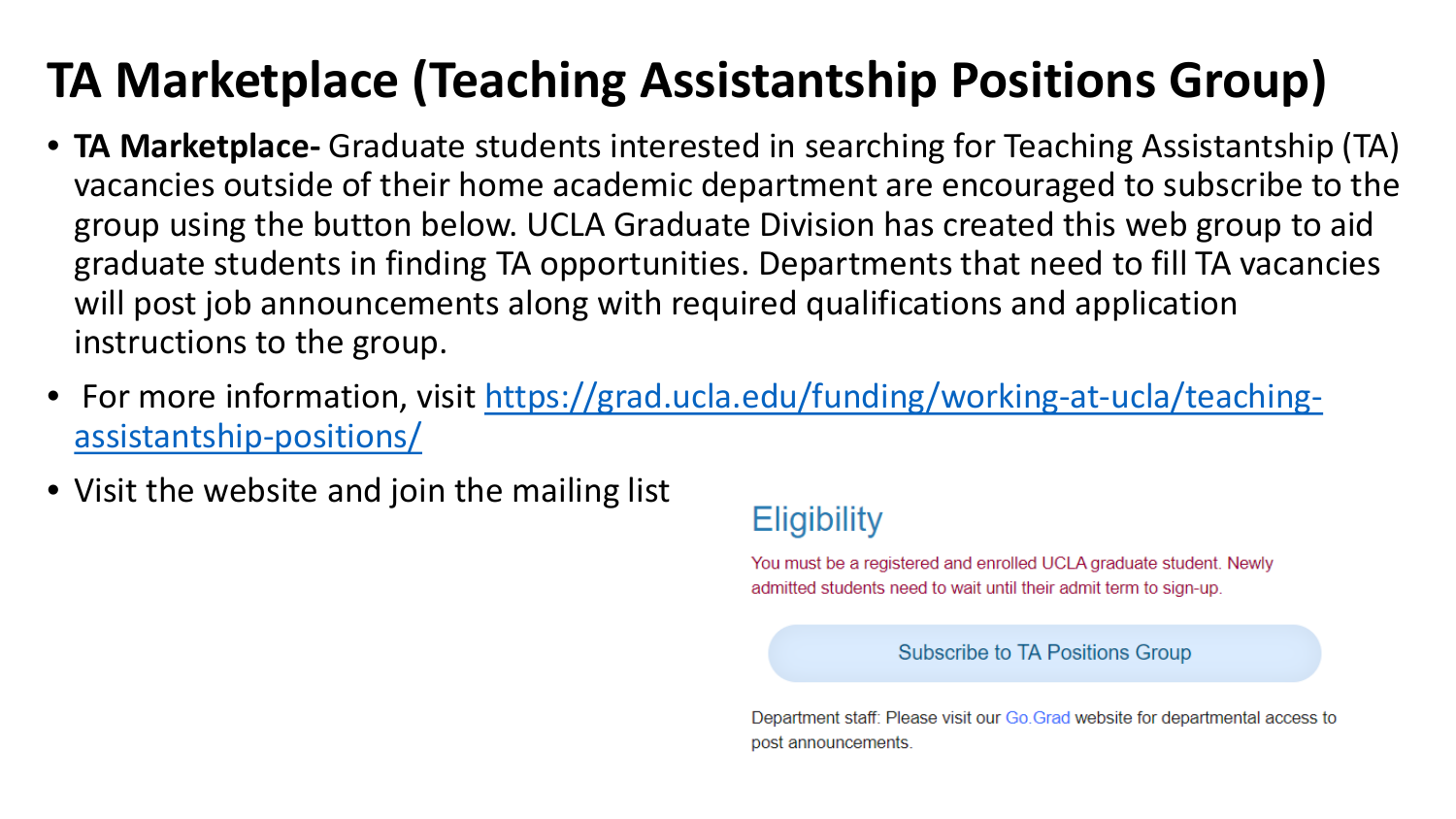### **How to find Appointments?**

- Check with MPP Department
- Speak with different departments
- Ask faculty/staff about research projects
- Talk to other graduates
- Email announcements
- Proactively seek opportunities
- Connect with faculty
- UCLA TA Marketplace (Teaching assistantship positions group)
- [https://grad.ucla.edu/funding/working-at-ucla/teaching](https://grad.ucla.edu/funding/working-at-ucla/teaching-assistantship-positions/)assistantship-positions/

### **Public Policy Department**

- TA (25%, 50%), Reader, GSR position
- Department positions, announcement made Spring quarter
- Positions: Core Courses, availability can change depending on course offering and appointment time

| Course #:              | <b>Course Title:</b>                                        | Probable<br>Instructor:                           | % Time           | Quarter<br>Rank | Overall<br>Rank |
|------------------------|-------------------------------------------------------------|---------------------------------------------------|------------------|-----------------|-----------------|
| PUB PLC Math<br>Review | Math Camp Review for Fall 2019<br>Incoming Class            |                                                   | 1 week           |                 |                 |
|                        |                                                             |                                                   |                  |                 |                 |
| <b>Fall 2019</b>       |                                                             |                                                   |                  |                 |                 |
| PUB PLC 201            | Principles of Microeconomic Theory I                        | Jisung Park                                       | TA 50%           |                 |                 |
| PUB PLC 203            | Statistical Methods of Plcy Analysis I                      | Zachary Steinert-<br>Threlkeld                    | TA 50%           |                 |                 |
| PUB PLC 209            | Management in the 21st Century*                             | Kimberly Ling<br>Murtaugh                         | TA 25%*          |                 |                 |
| PUB PLC 202            | International Students' US<br>Government Group Tutor        | Peterson<br>10hrs over quarter<br>at \$20.62/hr** | RT               |                 |                 |
| M224A                  | Introduction to Geographic<br>Information Systems           | Joseph Perman                                     | TA 25%           |                 |                 |
| Stats/Econ             | Group Tutor                                                 | 4hrs a week at<br>\$20.62/hr**                    | RT               |                 |                 |
| Winter 2020            |                                                             |                                                   |                  |                 |                 |
| PUB PLC 10B            | California Policy Issues                                    | Michael Dukakis &<br>Daniel Mitchell              | TA 25%           |                 |                 |
| PUB PLC 202            | American Political Institutions                             | Mark Peterson                                     | TA 50%           |                 |                 |
| PUB PLC 204            | Principles of Microeconomic Theory II                       | Manisha Shah                                      | TA 50%           |                 |                 |
| PUB PLC 208            | Statistical Methods of Plcy Analysis II                     | Wesley Yin                                        | TA 50%           |                 |                 |
| Various Courses        | Scheduler/Assistant                                         | Michael Dukakis                                   | $GSR-1$<br>25%   |                 |                 |
| Stats/Econ             | Group Tutor                                                 | 4hrs a week at<br>\$20.62/hr**                    | RT               |                 |                 |
| Spring 2020            |                                                             |                                                   |                  |                 |                 |
| PUB PLC 206            | Political Economy of Policy Adoption<br>and Implementation. | JR DeShazo                                        | TA-TBD<br>25-50% |                 |                 |
| PUB PLC 210            | Methods of Policy Analysis                                  | <b>Michael Stoll</b>                              | TA 25%           |                 |                 |

\*Group Tutor rate is subject to change for the 2019-2020 academic year

Teaching Assistant TA =  $GSR =$ Graduate Student Researcher

 $RT =$ Tutor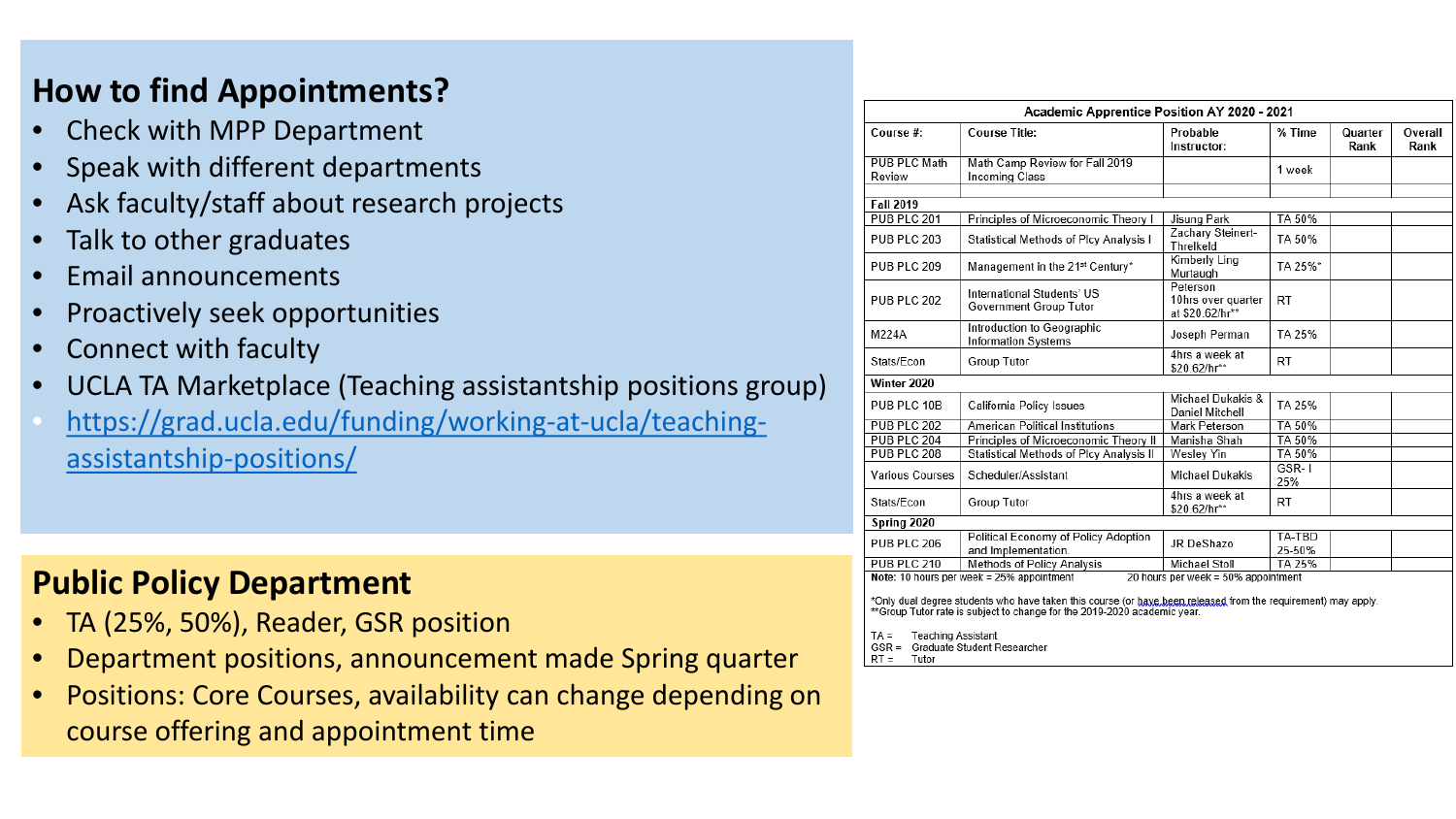### **Department Fellowship: Merit based award (2nd/last year funding)**

- These fellowships are for continuing students in recognition of meritorious academic achievement while in the MPP program, and thus are allocated on the basis of performance in course work during the first year of the program.
- Students with pending "Incomplete" grades are not eligible.
- Domestic and International student eligible to apply.
- Generally a minimum 3.5 GPA is required the merit-based fellowships. In the past awards have ranged from \$1,000 to \$10,000.
- Department fellowship application announcement made Spring quarter.
- Awards will announced and awarded late summer when all grades have been posted and when the department finalized the fellowship budget.
- Check your email Spring quarter for more information.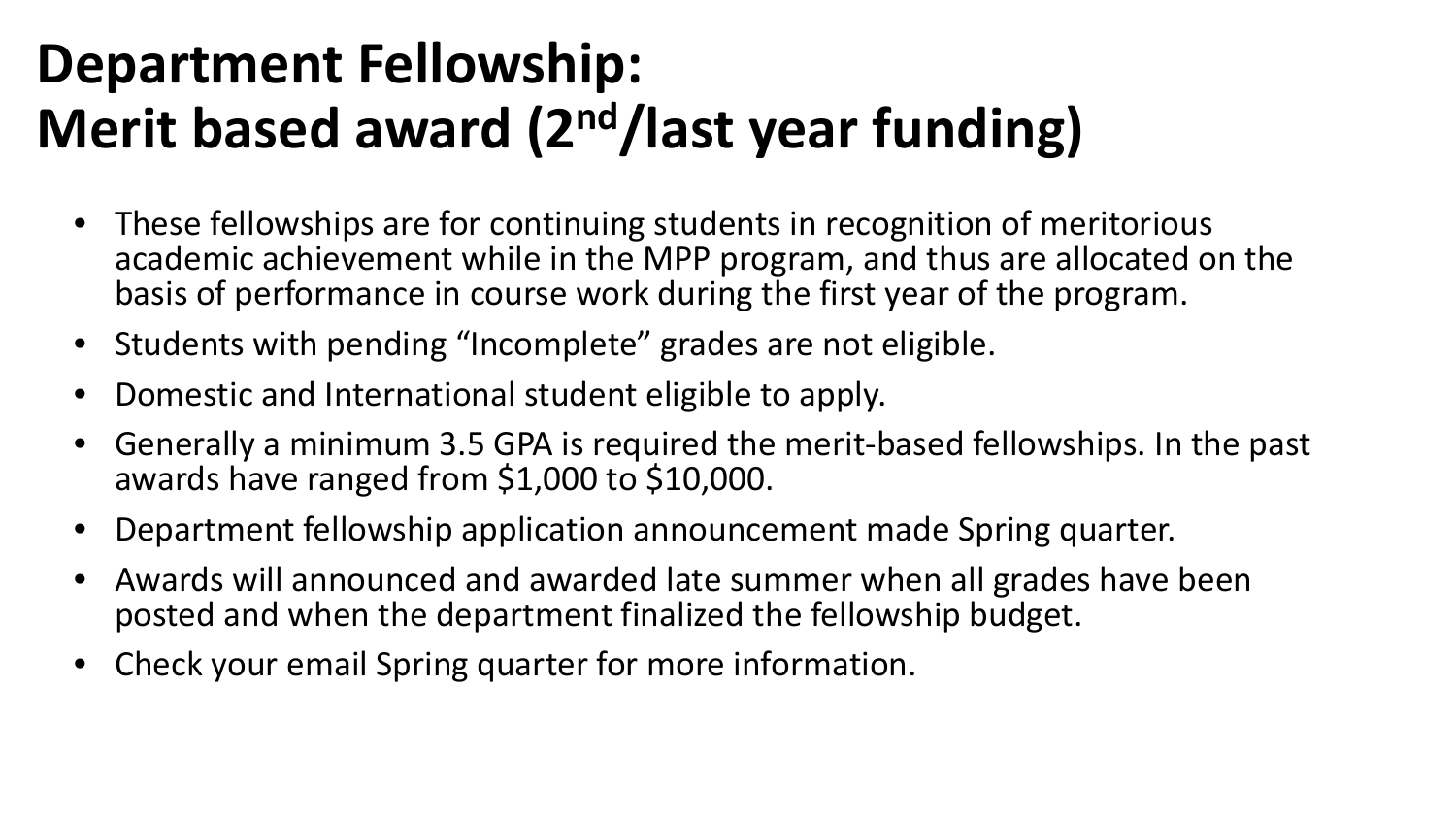# **Department Fellowship: Need based award**

- The Financial Aid need based award is determined by the amount of unmet need as assessed by the FAFSA and the UCLA Financial Aid office.
- International students can apply for financial need based aid. Since international students are not eligible to complete the FAFSA, students can submit a qualifying statement (@500 words or less) describing their financial situation and need for financial aid. Note, students who are fully funded by their work or government agency do not qualify for this aid. This aid is only for the academic year and not summer funding.
- Submit a brief statement on online application form (@500 words or less) qualifying your "unmet" financial need, particularly if there are personal circumstances that are not easily assessed by the FAFSA.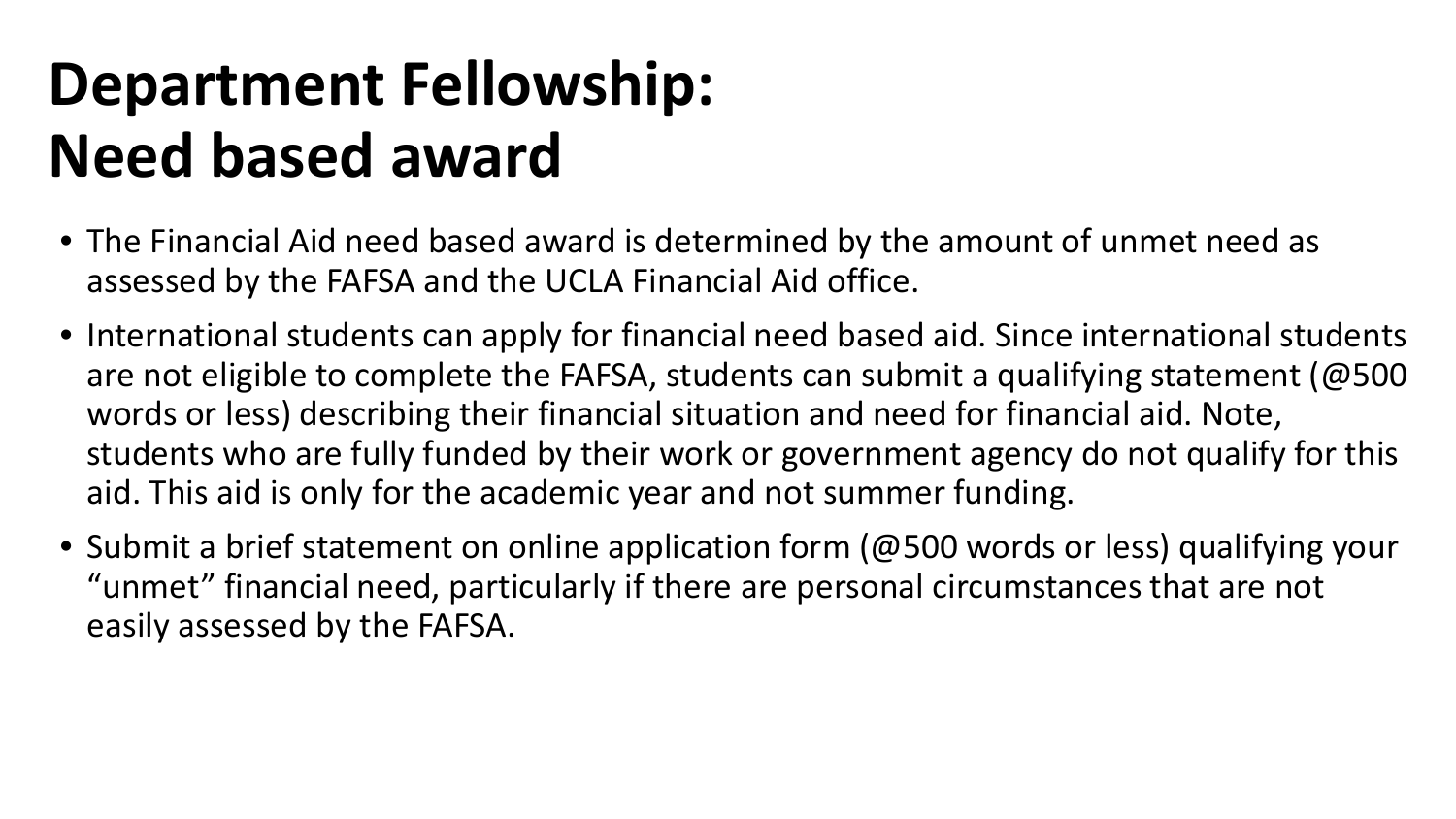# **Additional Fellowships**

- **MPP Alumni Leadership and Service Fellowship**
	- Qualifications: Demonstrated leadership and service to MPP students in the Department of Public Policy, within the Luskin School, at UCLA, and/or in the community.
- **Transportation Fellowship –** Announced Spring quarter
- **Garsombke Fellowship-** Spring Quarter (Unpaid internships)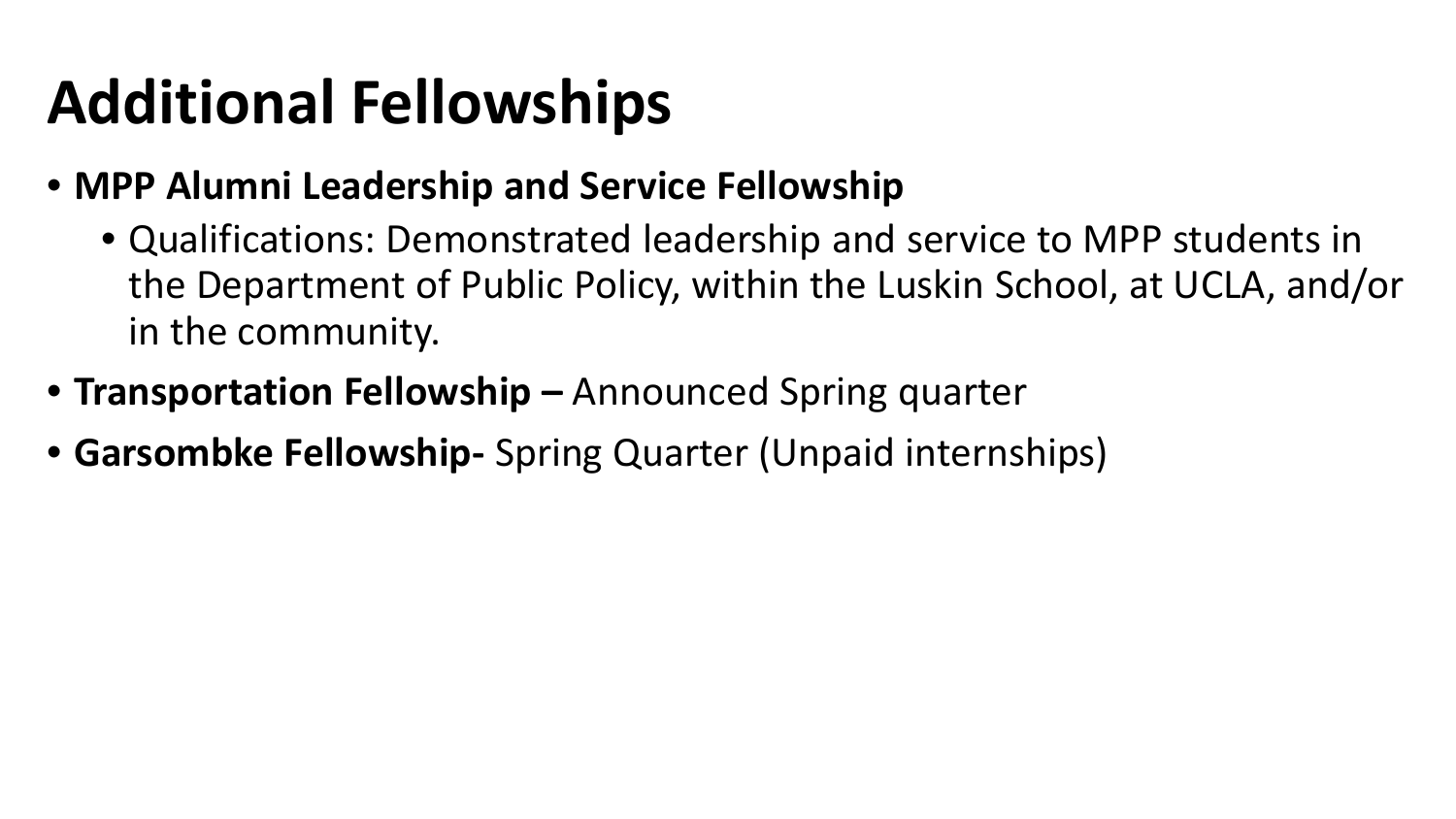### Luskin Leaders & Summer Awards



### **Leadership Awards Programs**

At the convergence of the fields of social work, urban planning, and policymaking, the UCLA Luskin School of Public Affairs cultivates leaders and change agents who advance solutions to society's most pressing problems. UCLA Luskin graduate students are examining issues affecting our nation and the needs of our society through this unique and beneficial interdisciplinary lens.

Hands-on, yearlong fellowships and summer internships are an integral part of the training UCLA Luskin graduate students receive as they become leaders throughout Los Angeles, across the nation, and around the globe. Urban Planning, Social Welfare, and Public Policy graduate students are placed within community foundations, nonprofit organizations, and government agencies where they receive invaluable practical experience with advanced research, policy, and advocacy while simultaneously providing high-level work aligned with the placement organizations' missions.

### **Summer Awards**

Placement opportunities for summer internships have been announced and are listed below. Application deadline is Friday, May 8, 2020 by 5pm. Placement opportunities will be announced in early 2020. Students may apply to one or two opportunities (maximum).

H Michael S. Dukakis Internship Program

+ Liberty Hill Foundation

+ Public Service Internship Awards

Application Process for Summer Awards - DEADLINE: Friday, May 8, 2020 by 5pm

#### https://luskin.ucla.edu/inside-luskin/leadership-development-program/#toggle-id-4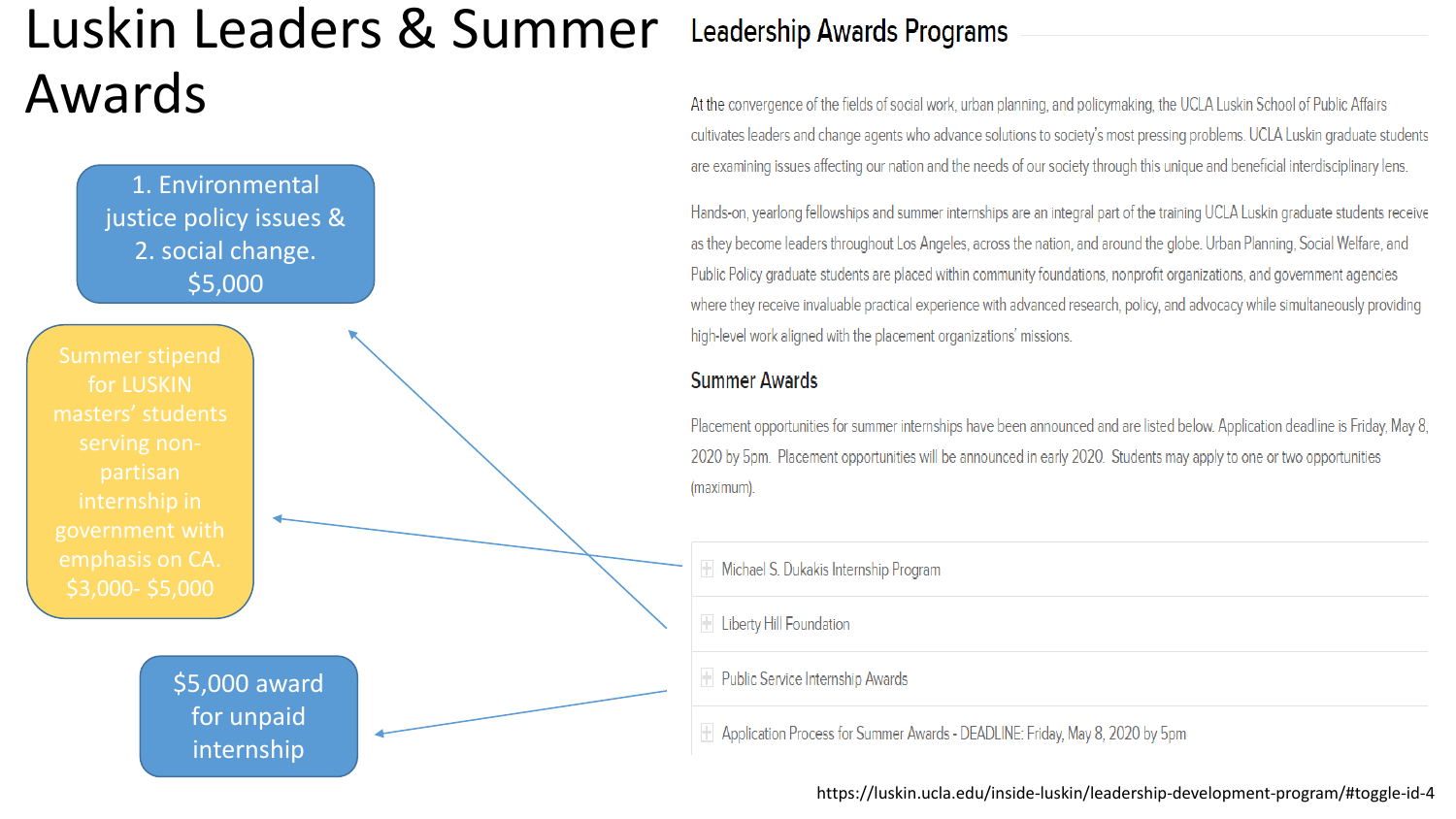### **Yearlong Fellowships**

UCLA Luskin offers a limited number of yearlong fellowships with nonprofit organizations, government and public service agencies. Placement opportunities include public health, child welfare, education policy, social justice, environmental policy, city/county government, and other public service organizations. Host organizations will be announced in January. Deadline is Friday, February 15 by 5pm.

David Bohnett Fellowship Program  $\left\vert \cdot \right\vert$ 



**Courtney Taylor, Public** Policy, received the David Bohnett Fellowship to work in the Los Angeles Mayor's Office of Budget and Innovation



Alejandro Gonzalez, Urban and Regional Planning, received the David Bohnett Fellowship to work with the Los Angeles Mayor's Chief Design Officer



Karishma Shamdesani. Public Policy, received the David Bohnett Fellowship to work in the Los Angeles Mayor's Office of Transportation



Merhawi Tesfai, Social Welfare, is a UCLA Luskin Leadership Fellow for the Venice Family Clinic



Kimberly Fuentes, Social Welfare, is a UCLA Luskin Leadership Fellow for the Los Angeles County Office of Child Protection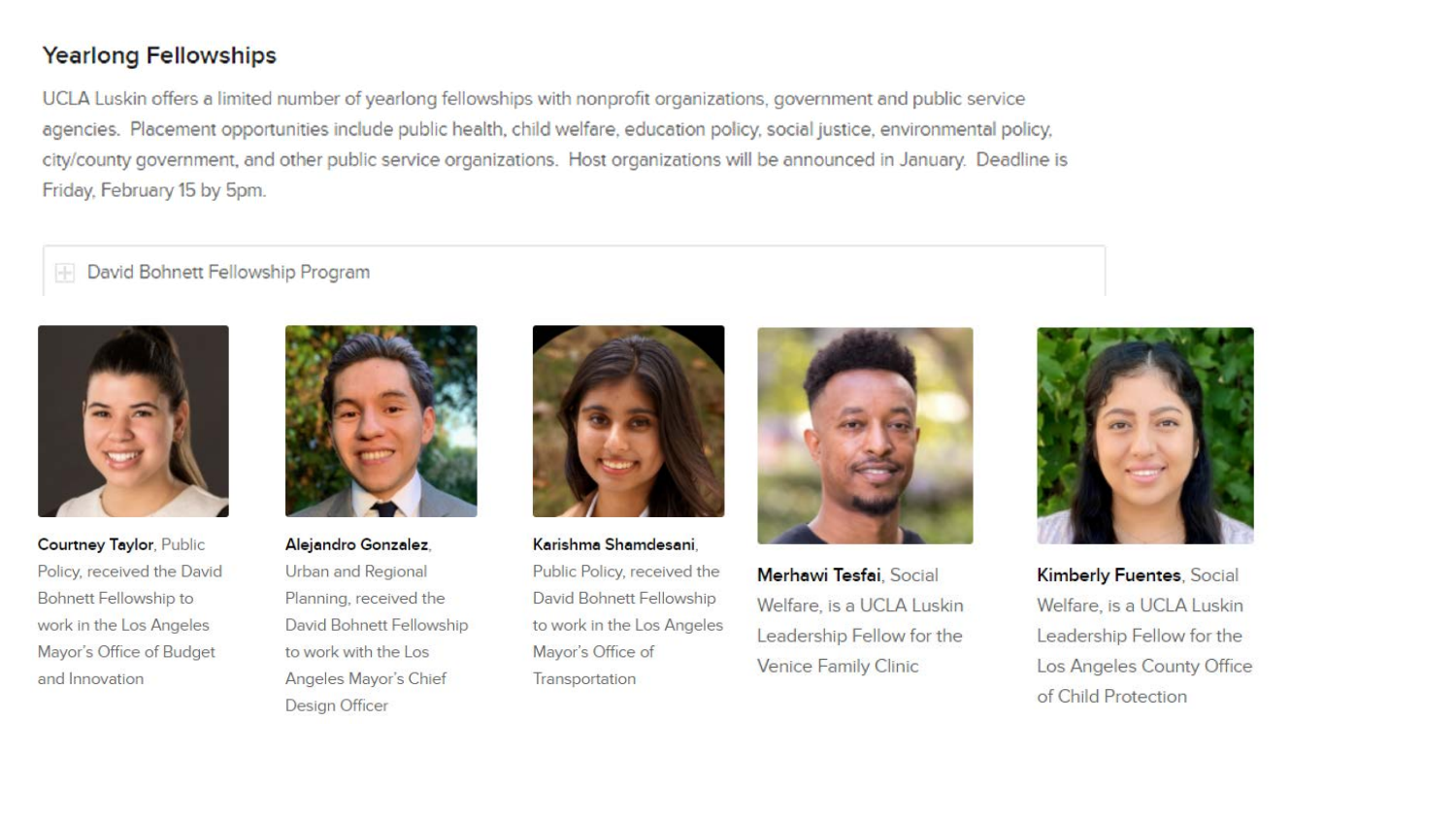### ANNUAL AND TERM STUDENT FEES

### MPP Annual Fee for AY 20-21

| <b>FEE NAME</b>                                                 | <b>RESIDENT</b> | <b>NONRESIDENT</b> |
|-----------------------------------------------------------------|-----------------|--------------------|
| <b>Tuition</b>                                                  | 11,442.00       | 11,442.00          |
| <b>Student Services Fee</b>                                     | 1,128.00        | 1,128.00           |
| Nonresident Supplemental Tuition (NRST)                         |                 | 12,245.00          |
| <b>Ackerman Student Union Fee</b>                               | 66.00           | 66.00              |
| Ackerman/Kerckhoff Seismic Fee                                  | 113.00          | 113.00             |
| <b>Graduate Students Association Fee</b>                        | 38.25           | 38.25              |
| <b>Graduate Writing Center Fee</b>                              | 18.37           | 18.37              |
| Professional Degree Supplemental Tuition (PDST)                 | 9,768.00        | 10,419.00          |
| UC Student Health Insurance Plan (UCSHIP)                       | 4,458.00        | 4,458.00           |
| Student Programs, Activities, and Resources Complex (SPARC) Fee | 114.00          | 114.00             |
| <b>Wooden Center Fee</b>                                        | 34.00           | 34.00              |
| <b>BruinGO Universal Access Transit Pass Fee</b>                | 75.12           | 75.12              |
| Continuing student total mandatory fees                         | \$27,254.74     | \$40,150.74        |
| <b>Document Fee</b>                                             | 80.00           | 80.00              |
| New student total mandatory fees                                | \$27,334.74     | \$40,230.74        |

### Fall 2020 Term Fee

| <b>FEE NAME</b>                                                 | <b>RESIDENT</b> | <b>NONRESIDENT</b> |
|-----------------------------------------------------------------|-----------------|--------------------|
| Tuition <sup>a</sup>                                            | 3,814.00        | 3,814.00           |
| Student Services Fee b                                          | 376.00          | 376.00             |
| Nonresident Supplemental Tuition (NRST) c                       |                 | 4,082.00           |
| <b>Ackerman Student Union Fee</b>                               | 22.00           | 22.00              |
| Ackerman/Kerckhoff Seismic Fee d                                | 38.00           | 38.00              |
| <b>Graduate Students Association Fee</b>                        | 12.75           | 12.75              |
| Graduate Writing Center Fee <sup>e</sup>                        | 6.13            | 6.13               |
| Professional Degree Supplemental Tuition (PDST)                 | 3,256.00        | 3,473.00           |
| UC Student Health Insurance Plan (UCSHIP)                       | 1,485.99        | 1,485.99           |
| Student Programs, Activities, and Resources Complex (SPARC) Fee | 38.00           | 38.00              |
| Wooden Center Fee <sup>f</sup>                                  | 12.00           | 12.00              |
| <b>BruinGO Universal Access Transit Pass Fee</b>                | 25.04           | 25.04              |
| Continuing student total mandatory fees                         | \$9,085.91      | \$13,384.91        |
| <b>Document Fee</b>                                             | 80.00           | 80.00              |
| New student total mandatory fees                                | \$9,165.91      | \$13,464.91        |

a. Graduate students registered in absentia pay Tuition of \$572 per quarter.

b. Graduate students registered in absentia pay Student Services fee of \$56 per quarter.

c. NRST \$4,082 is charged in fall and winter quarters, and \$4,081 is charged in spring quarter.

d. Ackerman/Kerckhoff Seismic \$38 is charged in fall and winter quarters, and \$37 is charged in spring quarter.

e. Graduate Writing Center \$6.13 is charged in fall quarter, \$6.12 is charged in winter and spring quarters.

f. Wooden Center \$12 is charged in fall quarter, \$11 is charged in winter and spring quarters.

**The Student Services Fee covers** services that benefit the student and that are complementary to, but not part of, instructional programs. The fee supports operating and capital expenses for services related to the physical and psychological health and well-being of students, social and cultural activities and programs, services related to campus life and campus community, and educational and career support services. Income generated from this fee paid by UCLA students funds UCLA programs. The amount of the Student Services Fee is set by the Regents and is the same for all campuses in the UC system.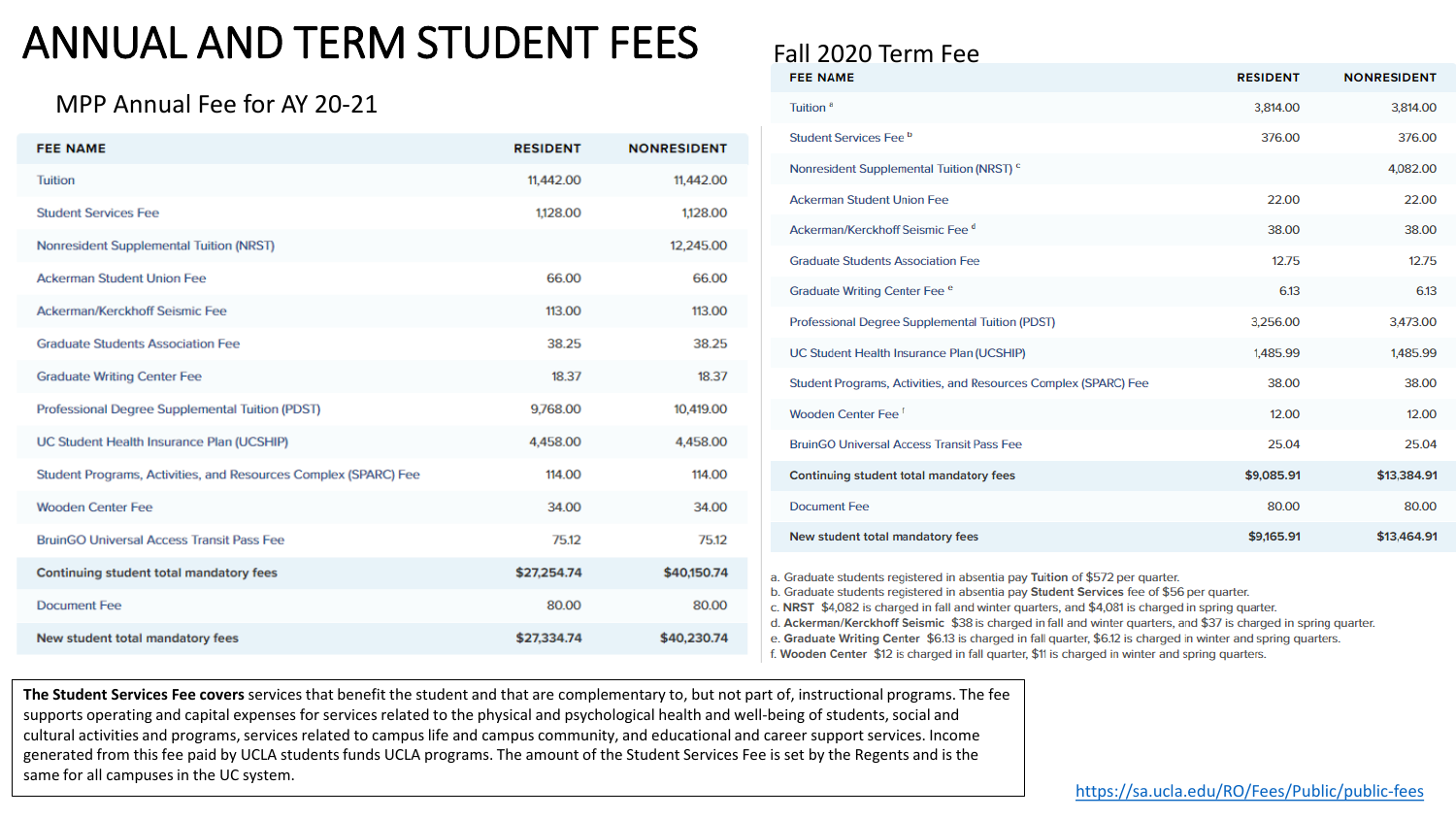### **Professional Degree Supplemental Tuition (PDST) @UCLA**

- Professional Degree Supplemental Tuition (PDST) is charged to students in the DDS, DEnv, DrPH, JD, MArch I, MD, MFA (Art), MFA (Film and Television, Theater), MPH (Public Health), MPP, MSN, MSW, and MURP programs. The PDST amount can be different for each professional school program and on each campus. Regents' policy specifies that an amount equal to at least one-third of any new fee increase must be used for financial aid. The remainder is retained by the professional schools to maintain academic quality.
- <https://www.registrar.ucla.edu/Fees-Residence/Fee-Descriptions>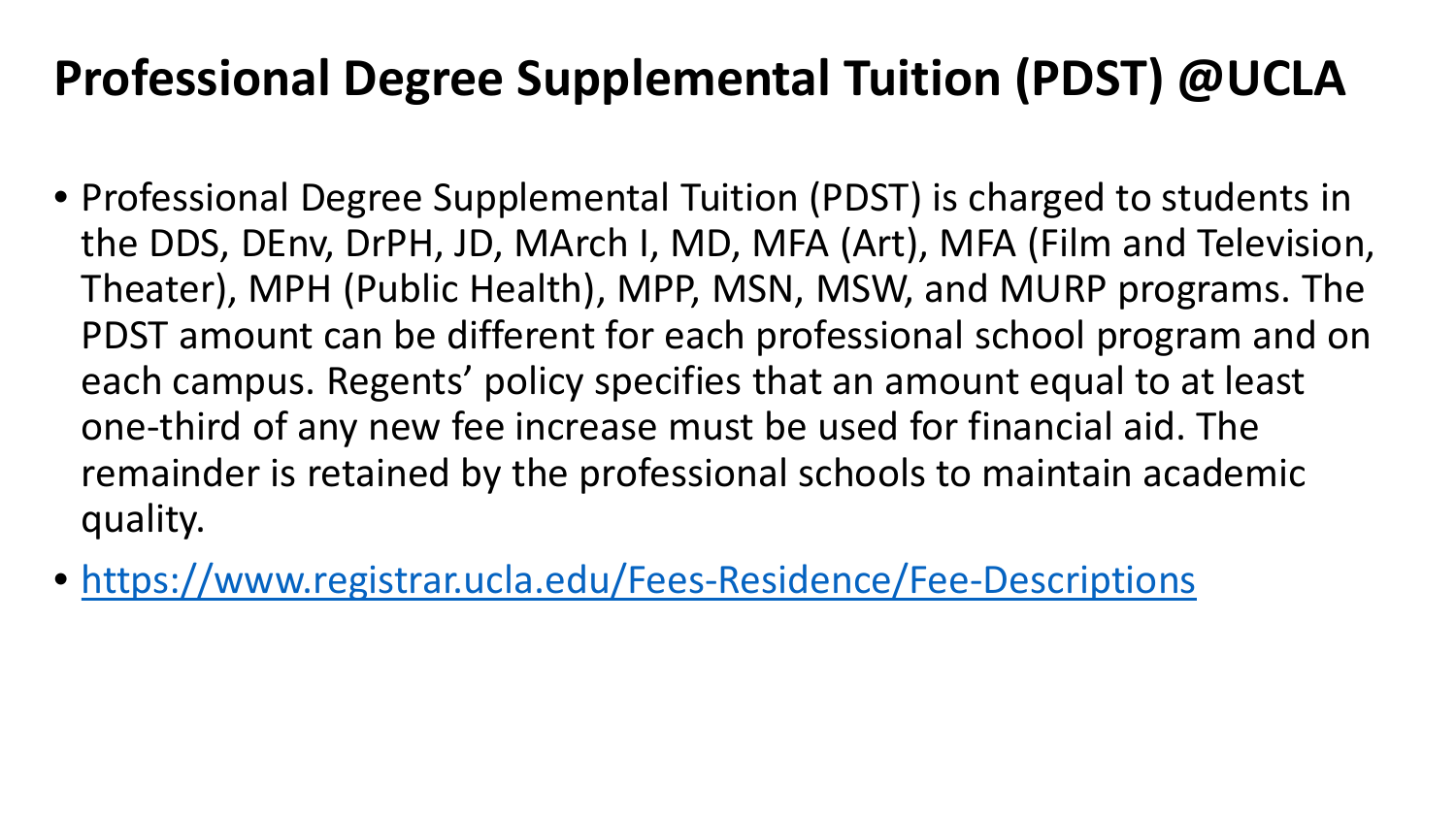# **Professional Degree Supplement Tuition (PDST)**

- **Professional Degree Supplemental Tuition (PDST)** is assessed on students in designated graduate professional degree program. Regents' policy mandates that an amount equal to at least one-third of any new fee increase be used for financial aid. The remainder is retained by the professional school to maintain academic quality. The Department of Public Policy collect Professional Degree Supplemental Tuition (PDST). Students who have documented financial need (determined by FAFSA) are eligible to receive a portion of these funds.
- PDST is additional mandatory tuition assessed to students enrolled in designated graduate professional degree programs including the Master of Public Policy. PDST will increase by 5 percent each year from 2019-2022.
- PDST Summary:
	- One of the fees is used towards student financial aid (need based awards)
	- One third to support the Luskin School (Career Services, commencement, student programming, etc.)
	- One third to support the Department of Public Policy (staffing, student support, recruitment, student emergency funding, Japan Trip, etc.)

\*Please feel free to address any comments on the PDST input form. Due 10/9/20

Questions???